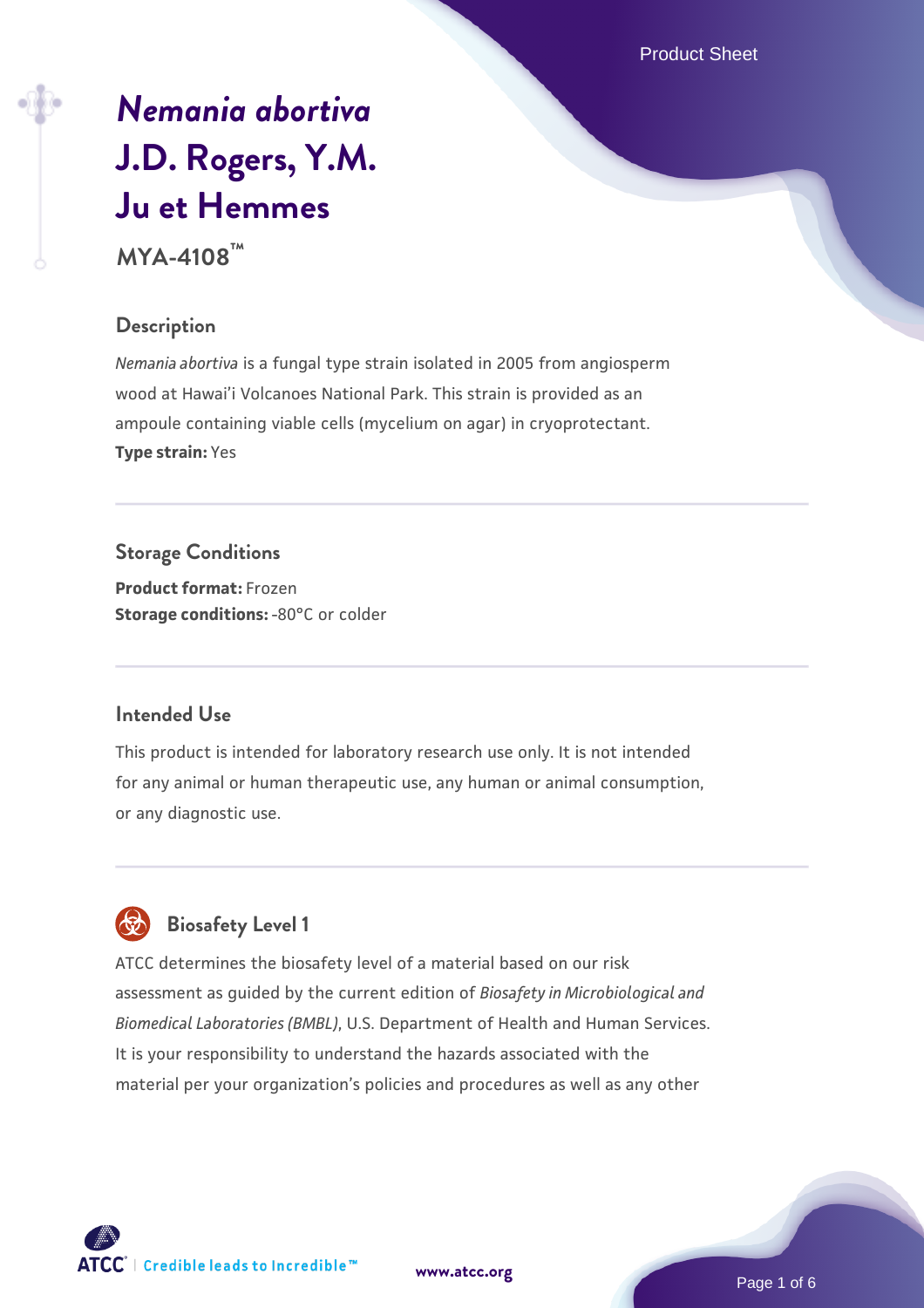#### *[Nemania abortiva](https://www.atcc.org/products/mya-4108)* **[J.D. Rogers, Y.M. Ju et Hemmes](https://www.atcc.org/products/mya-4108)** Product Sheet **MYA-4108**

applicable regulations as enforced by your local or national agencies.

ATCC highly recommends that appropriate personal protective equipment is always used when handling vials. For cultures that require storage in liquid nitrogen, it is important to note that some vials may leak when submersed in liquid nitrogen and will slowly fill with liquid nitrogen. Upon thawing, the conversion of the liquid nitrogen back to its gas phase may result in the vial exploding or blowing off its cap with dangerous force creating flying debris. Unless necessary, ATCC recommends that these cultures be stored in the vapor phase of liquid nitrogen rather than submersed in liquid nitrogen.

#### **Certificate of Analysis**

For batch-specific test results, refer to the applicable certificate of analysis that can be found at www.atcc.org.

### **Growth Conditions**

**Medium:**  [ATCC Medium 336: Potato dextrose agar \(PDA\)](https://www.atcc.org/-/media/product-assets/documents/microbial-media-formulations/3/3/6/atcc-medium-336.pdf?rev=d9160ad44d934cd8b65175461abbf3b9) **Temperature:** 24°C **Atmosphere:** Aerobic

### **Handling Procedures**

**Frozen ampoules** packed in dry ice should either be thawed immediately or stored in liquid nitrogen. If liquid nitrogen storage facilities are not available, frozen ampoules may be stored at or below -70°C for approximately one



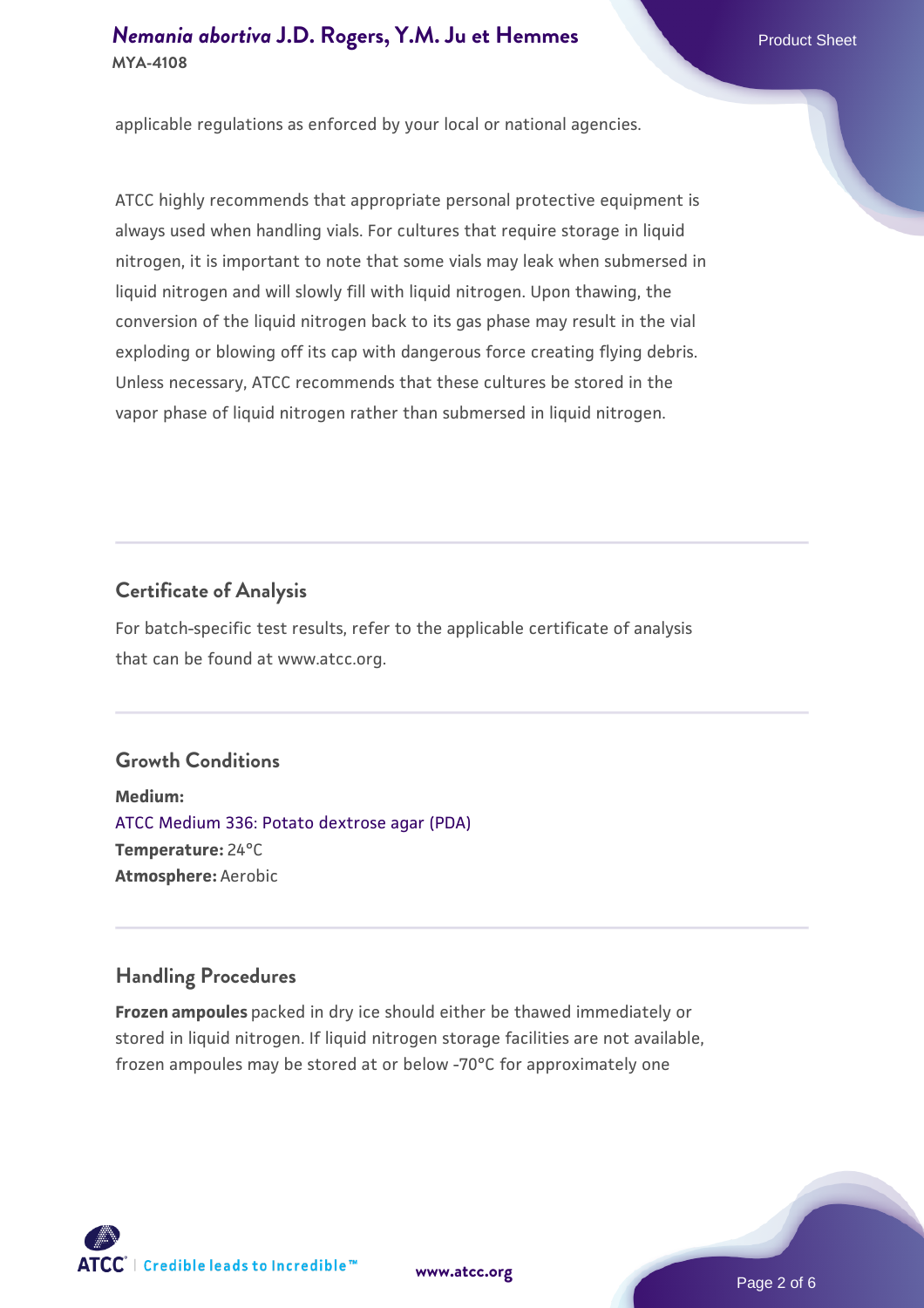week. **Do not under any circumstance store frozen ampoules at refrigerator freezer temperatures (generally -20°C).** Storage of frozen material at this temperature will result in the death of the culture.

- 1. To thaw a frozen ampoule, place in a **25°C to 30°C** water bath, until just thawed (**approximately 5 minutes**). Immerse the ampoule just sufficient to cover the frozen material. Do not agitate the ampoule.
- 2. Immediately after thawing, wipe down ampoule with 70% ethanol and aseptically transfer 10 microliter (or any amount desired up to all) of the content onto a plate or broth with medium recommended.
- 3. Incubate the inoculum/strain at the temperature and conditions recommended.
- 4. Inspect for growth of the inoculum/strain regularly. Growth is noticeable typically after 2-3 days of incubation. However, the time necessary for growth will vary from strain to strain.

#### **Notes**

No special notes.

Additional, updated information on this product may be available on the ATCC

® web site at www.atcc.org.

#### **Material Citation**

If use of this material results in a scientific publication, please cite the material in the following manner: *Nemania abortiva* J.D. Rogers, Y.M. Ju et Hemmes (ATCC MYA-4108)

#### **References**

References and other information relating to this material are available at www.atcc.org.

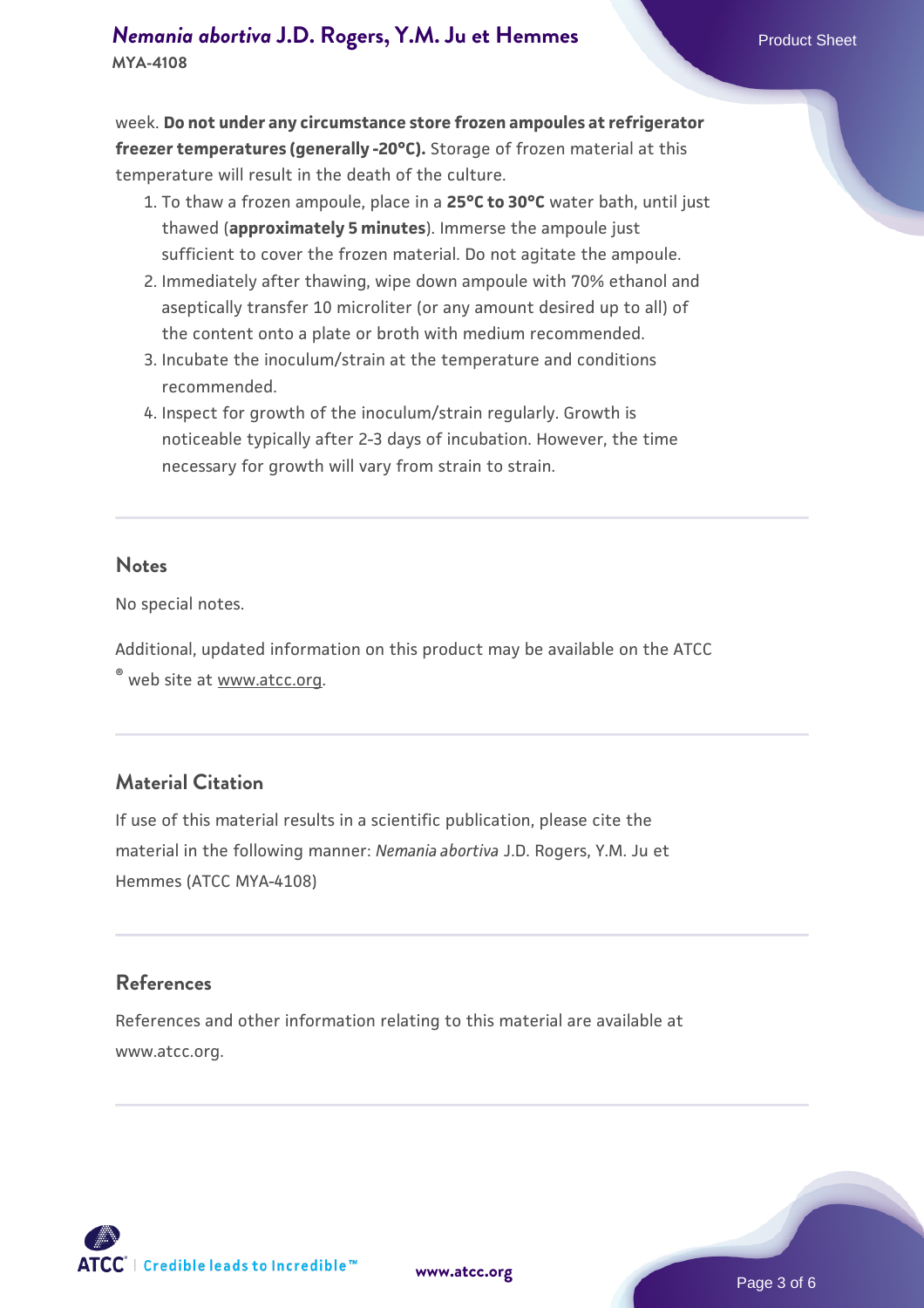### **Warranty**

The product is provided 'AS IS' and the viability of ATCC® products is warranted for 30 days from the date of shipment, provided that the customer has stored and handled the product according to the information included on the product information sheet, website, and Certificate of Analysis. For living cultures, ATCC lists the media formulation and reagents that have been found to be effective for the product. While other unspecified media and reagents may also produce satisfactory results, a change in the ATCC and/or depositor-recommended protocols may affect the recovery, growth, and/or function of the product. If an alternative medium formulation or reagent is used, the ATCC warranty for viability is no longer valid. Except as expressly set forth herein, no other warranties of any kind are provided, express or implied, including, but not limited to, any implied warranties of merchantability, fitness for a particular purpose, manufacture according to cGMP standards, typicality, safety, accuracy, and/or noninfringement.

#### **Disclaimers**

This product is intended for laboratory research use only. It is not intended for any animal or human therapeutic use, any human or animal consumption, or any diagnostic use. Any proposed commercial use is prohibited without a license from ATCC.

While ATCC uses reasonable efforts to include accurate and up-to-date information on this product sheet, ATCC makes no warranties or representations as to its accuracy. Citations from scientific literature and patents are provided for informational purposes only. ATCC does not warrant that such information has been confirmed to be accurate or complete and the customer bears the sole responsibility of confirming the accuracy and completeness of any such information.

This product is sent on the condition that the customer is responsible for and assumes all risk and responsibility in connection with the receipt, handling,



**[www.atcc.org](http://www.atcc.org)**

Page 4 of 6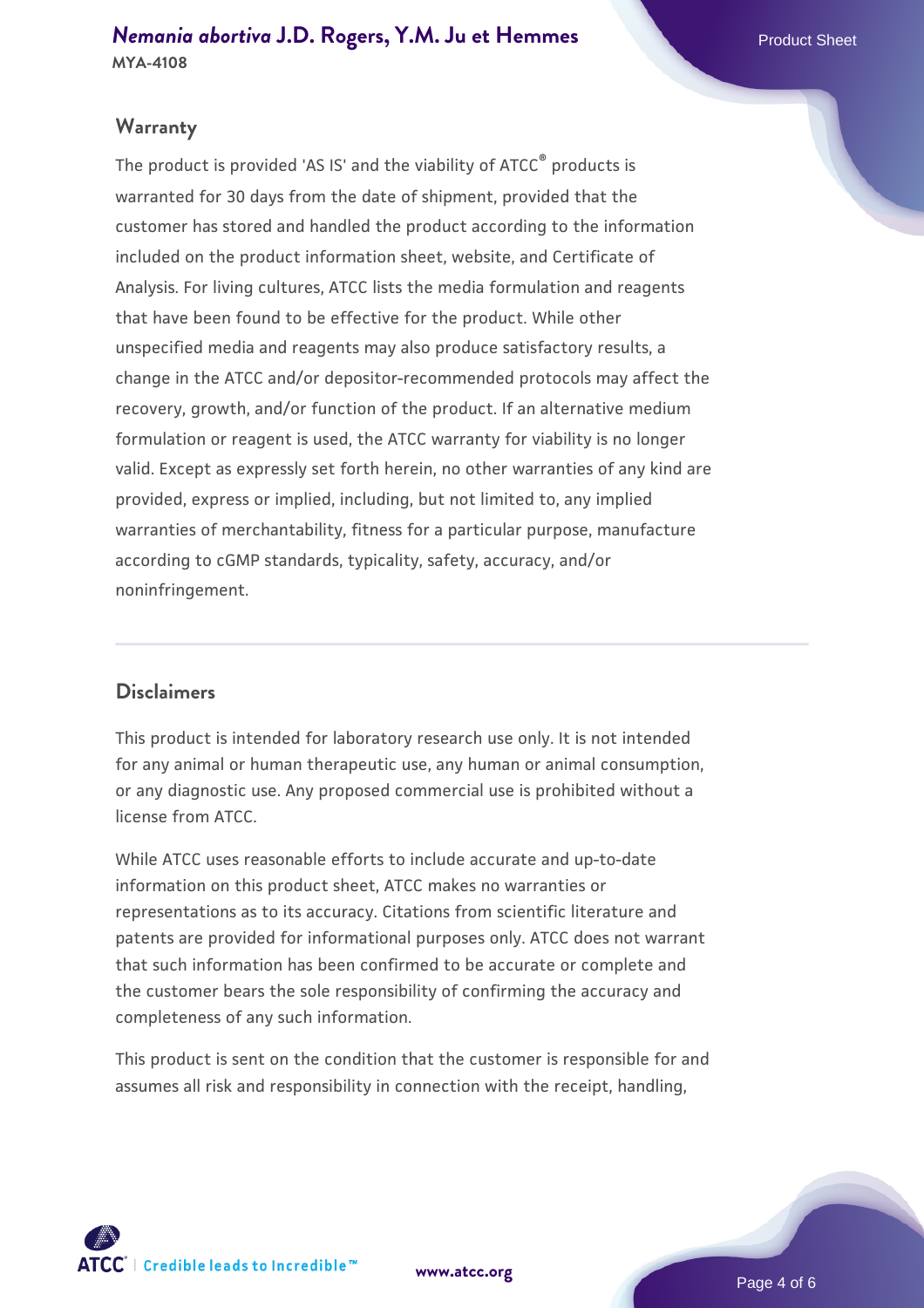#### *[Nemania abortiva](https://www.atcc.org/products/mya-4108)* **[J.D. Rogers, Y.M. Ju et Hemmes](https://www.atcc.org/products/mya-4108)** Product Sheet **MYA-4108**

storage, disposal, and use of the ATCC product including without limitation taking all appropriate safety and handling precautions to minimize health or environmental risk. As a condition of receiving the material, the customer agrees that any activity undertaken with the ATCC product and any progeny or modifications will be conducted in compliance with all applicable laws, regulations, and guidelines. This product is provided 'AS IS' with no representations or warranties whatsoever except as expressly set forth herein and in no event shall ATCC, its parents, subsidiaries, directors, officers, agents, employees, assigns, successors, and affiliates be liable for indirect, special, incidental, or consequential damages of any kind in connection with or arising out of the customer's use of the product. While reasonable effort is made to ensure authenticity and reliability of materials on deposit, ATCC is not liable for damages arising from the misidentification or misrepresentation of such materials.

Please see the material transfer agreement (MTA) for further details regarding the use of this product. The MTA is available at www.atcc.org.

### **Copyright and Trademark Information**

© ATCC 2021. All rights reserved.

ATCC is a registered trademark of the American Type Culture Collection.

#### **Revision**

This information on this document was last updated on 2022-03-31

### **Contact Information**

ATCC 10801 University Boulevard Manassas, VA 20110-2209 USA